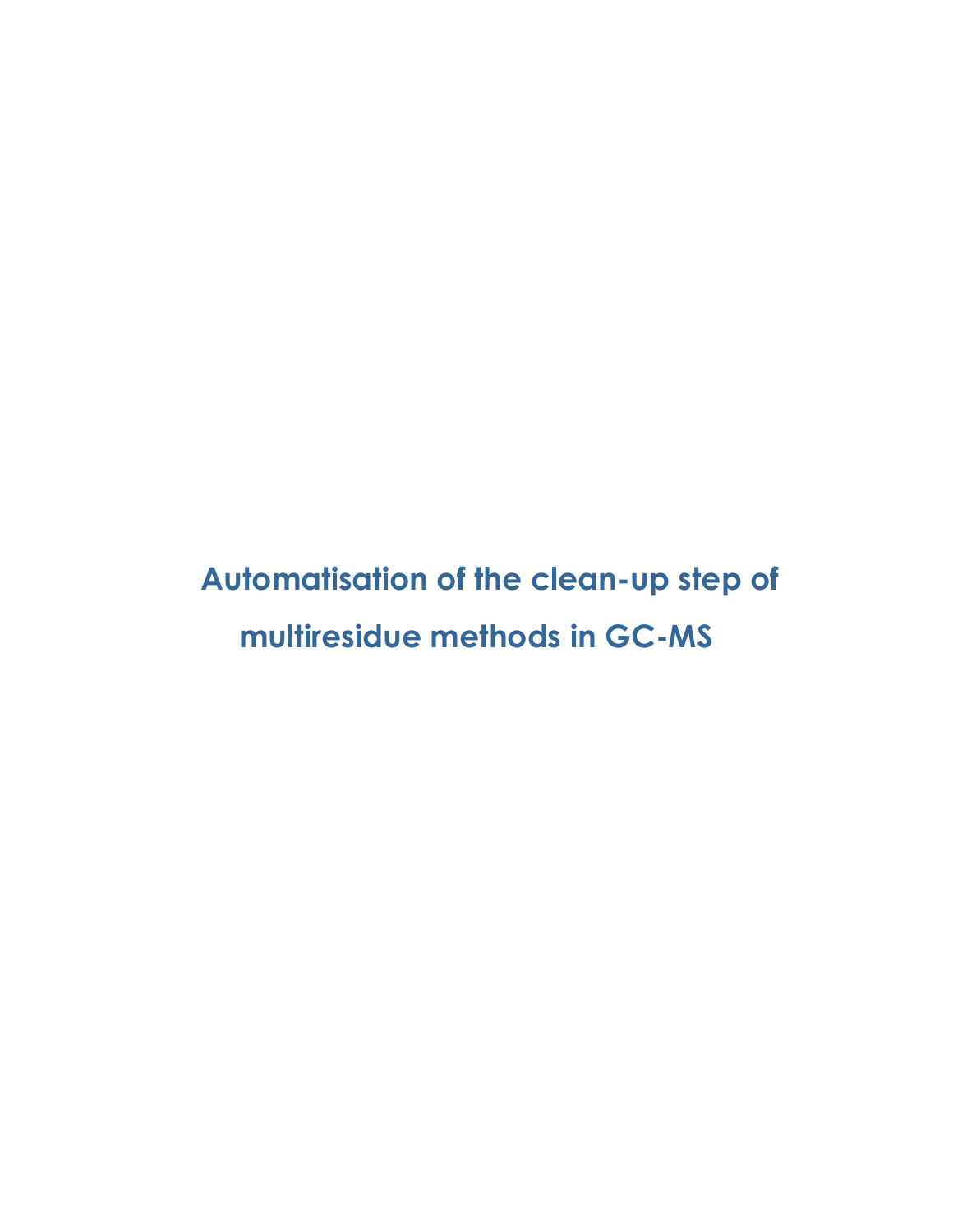

# Table of contents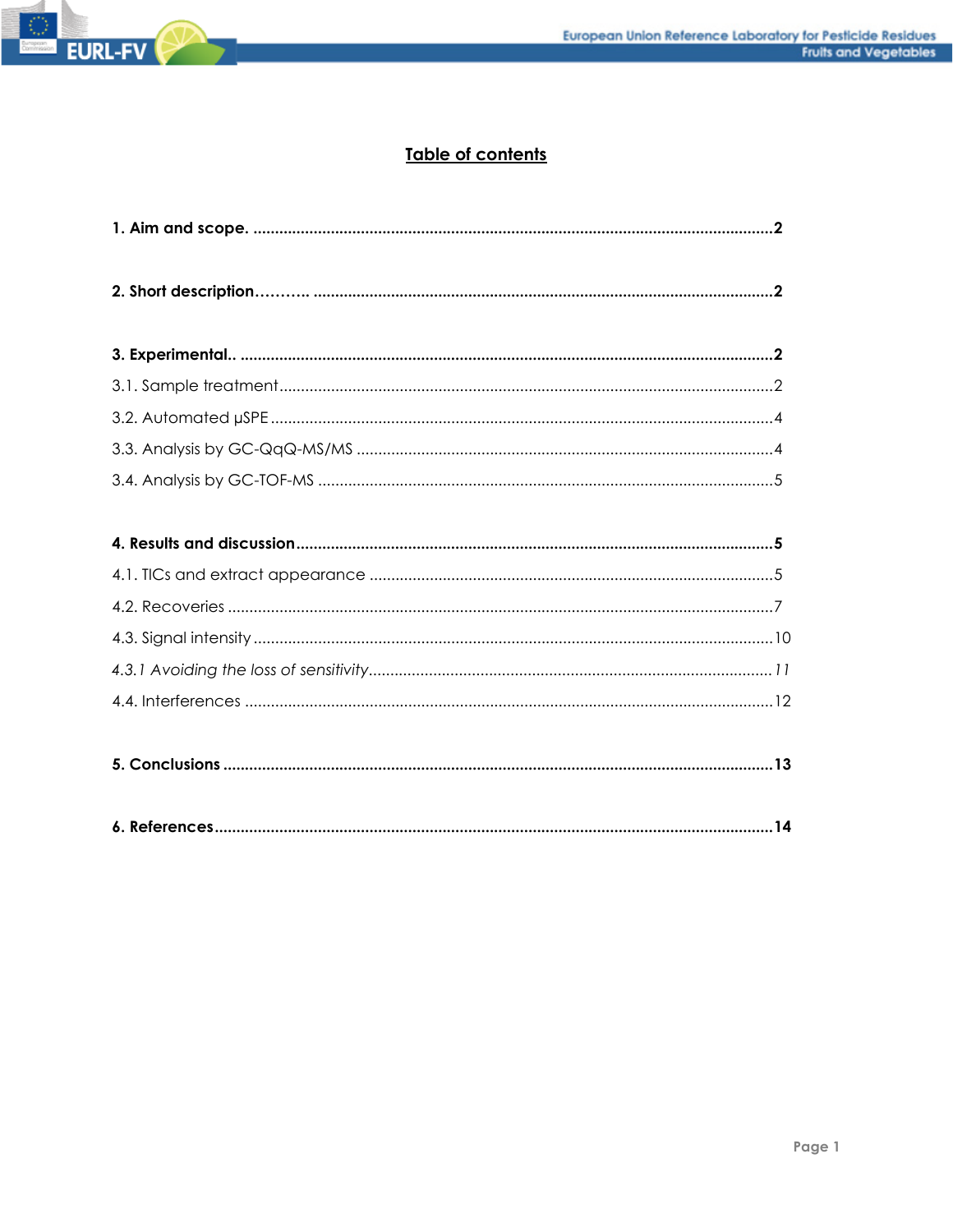## **1. Aim and scope**

This document reports the implementation of an automated µSPE clean-up method and its comparison with manual dispersive clean-up strategies for the analysis of pesticide residues in different matrices by gas chromatography, as a way to increase the sample throughput while minimizing the experimental work.

# **2. Short description**

The clean-up step is essential during the extraction process to remove undesired matrix components that may cause analytical interferences, especially in gas chromatography. However, this additional procedure entails time-consuming work and, moreover, it usually needs to be adapted to different matrices (for instance, matrices with a high oil content might need a freezing-out step to remove the lipid content, while others only need a solid sorbent). Therefore, the development of an automated and unified clean-up procedure would result in a significant reduction of the time and laboratory work needed for pesticide residue analysis.

In the present work, five different matrices including high water content, high acid, high fat or dry material have been extracted following either manual dispersive clean-up (different procedures according to the matrix group) or an automated µSPE clean-up workflow using a PAL RTC instrument. The latter technique employs clean-up cartridges containing a mixture of sorbent materials suitable for multiple matrices followed by direct injection in the GC instrument (*see picture*). All samples were analyzed by gas chromatography and the results of both techniques have been compared in terms of cleanliness of the extracts, recoveries, signal intensity and interferences.



# **3. Experimental**

### **3.1. Sample treatment**

Tomato, orange, tea, rice and olive samples were extracted using the QuEChERS method (one extraction of blank matrix and one extraction of a sample spiked with a mixture of 106 GC-amenable compounds at a concentration of 10 µg/kg). The general experimental procedure was as follows:

- 1. Weigh 10 g (tomato, orange, olive), 5 grams (rice) or 2 grams (tea) of sample in a 50-mL PTFE centrifuge tube.
- 2. Add 10 mL H<sub>2</sub>O and shake manually for 3 sec (tea and rice).
- 3. Add 10 mL acetonitrile.
- 4. Shake the sample in an axial agitator (Agitax) for 6 minutes.
- 5. Add 4 g anhydrous magnesium sulphate, 1 g sodium chloride, 1 g trisodium citrate dihydrate and 0.5 g disodium hydrogencitrate sesquihydrate and shake manually (3 sec).
- 6. Shake the sample in an axial agitator (Agitax) for 6 minutes.
- 7. Centrifuge the tubes at 4000 rpm for 5 min.
- 8. Take an aliquot of the supernatant for the uSPE experiments.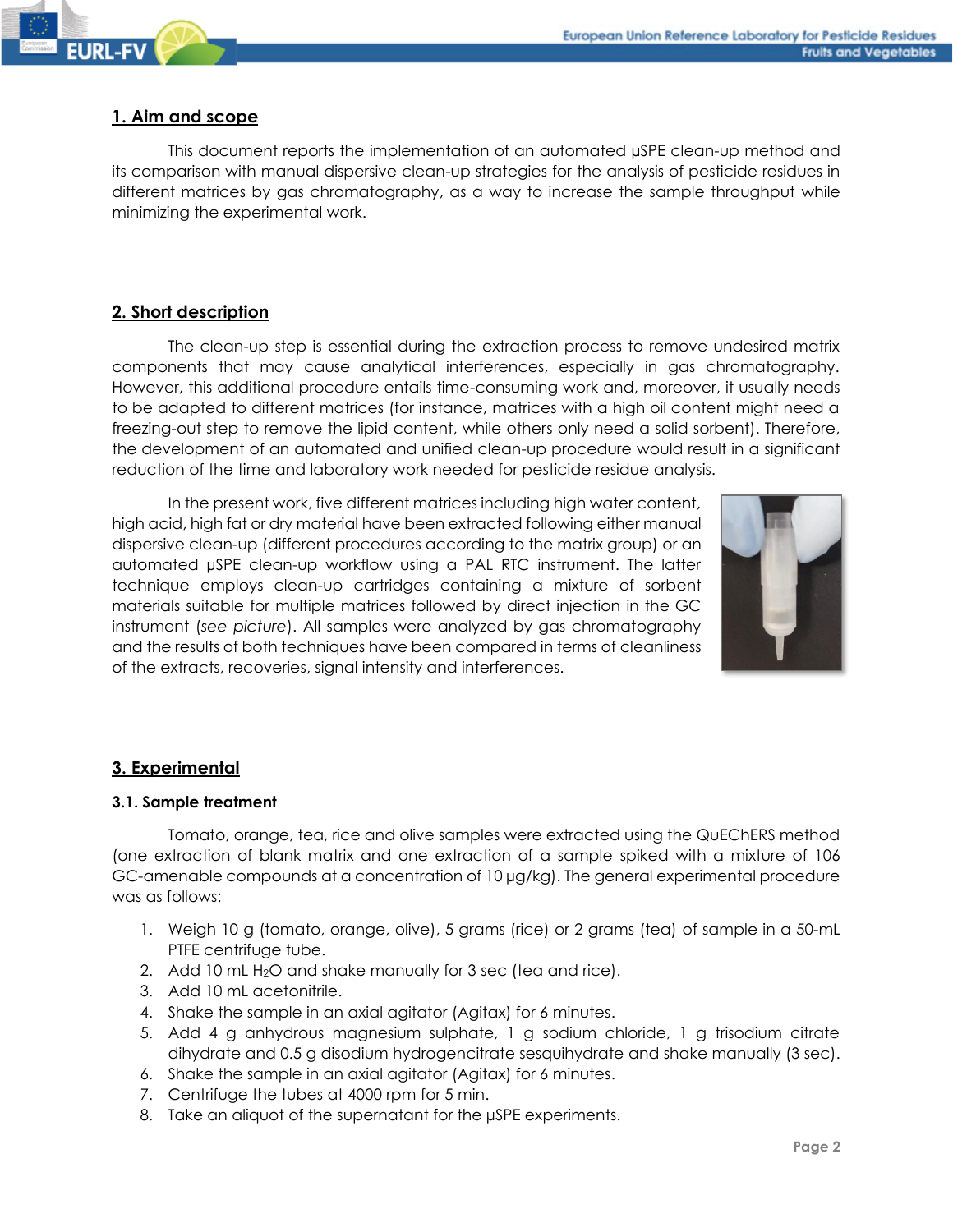

The clean-up procedure was adapted to each matrix, as described below.

Tomato and orange:

- 1. Transfer 5 mL of the supernatant to a 15-mL PFTE centrifuge tube containing 750 mg anhydrous magnesium sulphate and 125 mg PSA (primary secondary amine) and vortex for 30 sec.
- 2. Centrifuge the tubes at 4000 rpm for 5 min.
- 3. Transfer the supernatant to a 4-mL vial and add 10 µL of a formic acid solution in acetonitrile (5 % volume) per mL of extract.

### Rice:

- 1. Transfer 8 mL of the supernatant to a 15-mL PFTE centrifuge tube and place it in a box containing dry ice for 20 min.
- 2. Centrifuge the tubes at 4000 rpm for 1 min.
- 3. Transfer 5 mL of the supernatant to a 15-mL PFTE centrifuge tube containing 750 mg anhydrous magnesium sulphate and 125 mg PSA (primary secondary amine) and vortex for 30 sec.
- 4. Centrifuge the tubes at 4000 rpm for 5 min.
- 5. Transfer the supernatant to a 4-mL vial and add 10 µL of a formic acid solution in acetonitrile (5 % volume) per mL of extract.

#### Olive:

- 1. Pre-condition EMR-Lipid tubes with 5 mL H2O (MilliQ) and vortex for 30 seconds.
- 2. Add 5 mL of QuEChERS extract (supernatant) and vortex for 30 sec.
- 3. Centrifuge the tubes at 4000 rpm for 5 min.
- 4. Add 5 mL of supernatant to EMR-Polish tubes and vortex for 30 sec.
- 5. Centrifuge the tubes at 4000 rpm for 5 min.
- 6. Transfer the supernatant to a 4-mL vial.

#### Tea:

- 1. Transfer 5 mL of the supernatant to a 15-mL PFTE centrifuge tube containing 250 mg calcium chloride and 125 mg PSA and vortex for 30 sec.
- 2. Centrifuge the tubes at 4000 rpm for 5 min.
- 3. Transfer the supernatant to a 4-mL vial and add 10 µL of a formic acid solution in acetonitrile (5 % volume) per mL of extract.

For the injection vial preparation, samples with clean-up (**QC extracts**) were evaporated under a gentle  $N_2$  current and reconstituted with ethyl acetate prior to injection; a 10-ppb standard was prepared using the blank extract (reconstitution with the pesticide mix in ethyl acetate). Sample aliquots without clean-up (for **µSPE**) were diluted 1:1 with acetonitrile; a 10-ppb standard was prepared by adding the pesticide mix to the blank extract (1:1).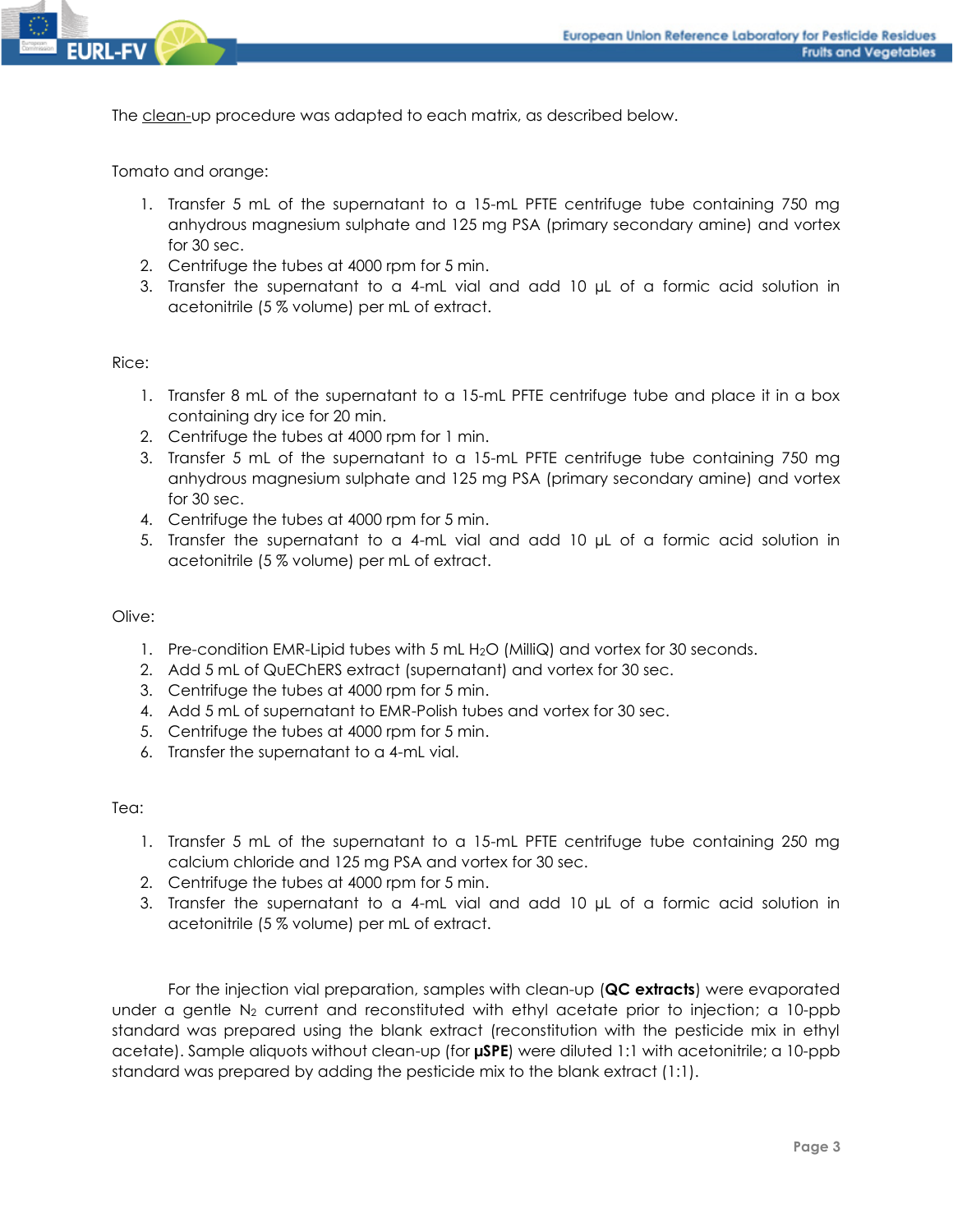

µSPE cartridges (p/n µSPE-GCQuE1-45 provided by CTC Analytics) were employed to perform an automated clean-up procedure which was then compared to the manual dispersive clean-up methods. The cartridge composition was 45 mg of sorbents with the following composition (weight percentage): 20/12/12/1 anhydrous MgSO4/PSA/C18/CarbonX. Only one type of cartridge was applied to all matrices, conversely to the manual dispersive clean-up methods (**Table 1**). The following simple workflow was designed based on the work by Lehotay *et al.* [1]: first, the cartridges were pre-conditioned with 100 µL acetonitrile prior to sample loading. Then, 200 µL of each sample raw extractswere loaded into the cartridge at 10 µL/sec and the clean extract was collected into a 2-mL vial with a pre-cut septum cap. The samples were afterwards automatically injected in the GC chromatograph and analyzed for pesticide residues.

The whole automated sample treatment and vial injection was performed with the use of a PAL RTC (Robotic Tool Change) coupled to the GC-MS/MS instrument. This type of autosampler is, also available by other manufacturers. The µSPE cartridges have been developed for their use with acetonitrile solvent, so the QuEChERS (without clean-up) extracts are directly used after the 2-fold dilution with acetonitrile (no solvent change) to ensure comparability between samples and calibration standards.

| Table 1. Clean-up salts and general procedures for the different matrices in the QC<br>and $\mu$ SPE method |                                               |                                     |  |  |
|-------------------------------------------------------------------------------------------------------------|-----------------------------------------------|-------------------------------------|--|--|
|                                                                                                             | QC                                            | <b>µSPE</b>                         |  |  |
| <b>Olives</b>                                                                                               | EMR-Lipid tubes +<br><b>EMR-Polish tubes</b>  |                                     |  |  |
| Orange                                                                                                      | $MqSO_4 + PSA (6:1)$                          | Mini cartridges containing 45 mg of |  |  |
| Tomato                                                                                                      |                                               | MgSO4 + PSA + C18 + CarbonX         |  |  |
| Tea                                                                                                         | $CaCl2 + PSA (2:1)$                           | (20:12:12:1)                        |  |  |
| <b>Rice</b>                                                                                                 | Freezing-out (20 min)<br>$MgSO_4$ + PSA (6:1) |                                     |  |  |

### **3.3. Analysis by GC-QqQ-MS/MS**

All samples were analyzed by an Intuvo 9000 GC Instrument coupled to an 7010B GC/MS Triple Quad (Agilent Technologies). The analytical parameters are detailed below.

- − Column: 2 Planar columns HP-5MS UI (15 m long × 0.25 mm i.d. × 0.25 μm film thickness)
- − Injection mode: splitless, 1 µL,
- − Ultra-inert inlet liner with glass wool frit from Agilent
- − Injector temperature: 70 °C (0.1 min), then up to 325 °C at 800 °C/min (hold for 5 min).
- − Carrier gas: Helium at constant flow = 1.28 mL/min column 1, 1.48 mL/min column 2.
- − Oven temperature: 60 °C for 0.5 min, up to 170 °C (80 °C/min) and up to 310 °C (20 °C/min).
- − Ionization mode: electron impact ionization.
- − Temperature of the transfer line: 280 °C.
- − Temperature of ion source: 280 °C.
- − Collision gas: nitrogen.
- − Solvent delay: 2.6 minutes.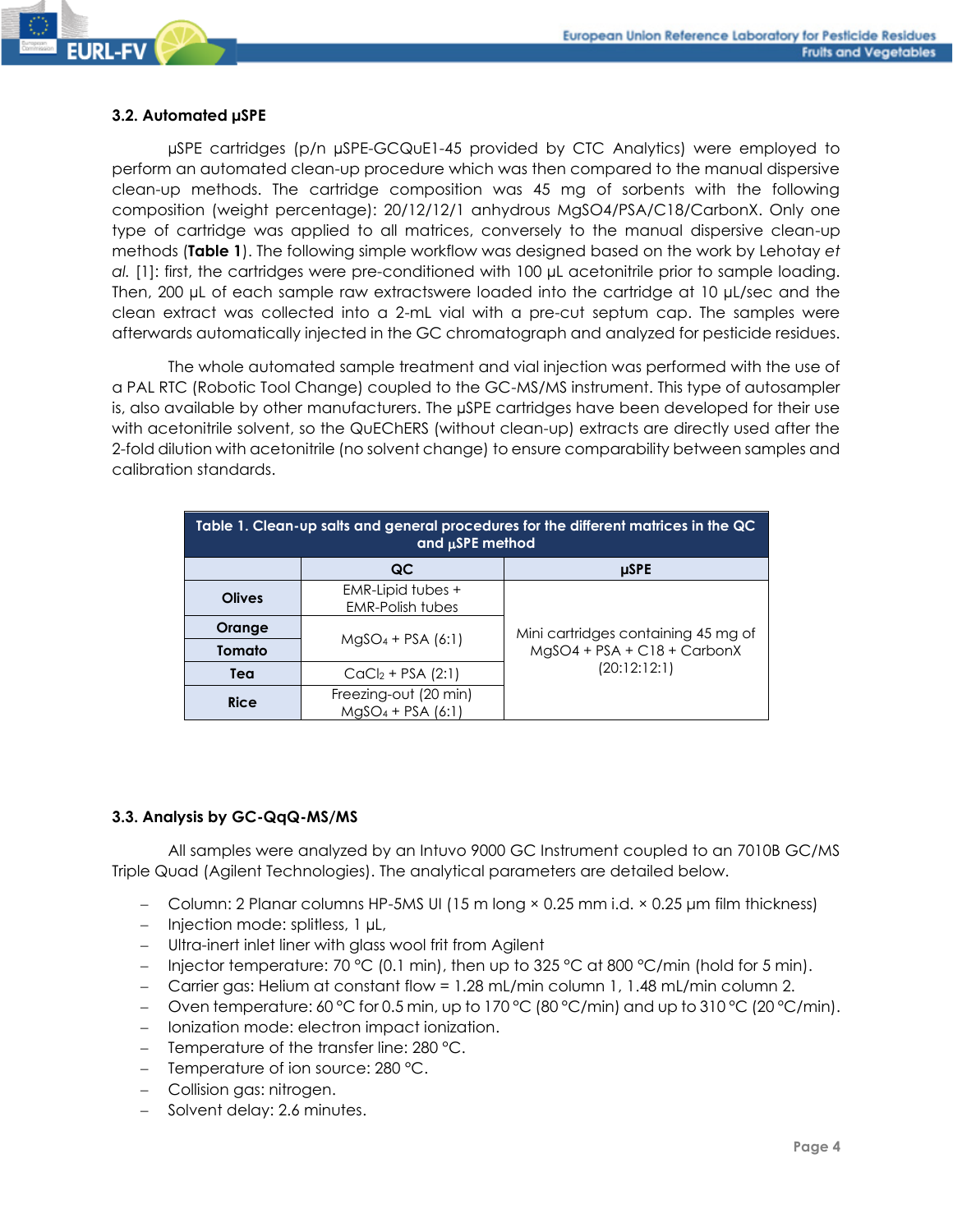### **3.4. Analysis by GC-TOF-MS**

The Total Ion Chromatograms (TICs) were obtained using an Agilent 7890A gas chromatograph. The samples were injected using a multimode injector equipped with an ultrainert inlet liner, with a glass wool obtained from Agilent. The multimode injector operated in solvent vent mode with a temperature program of 70 °C (0. 1 min), 800 °C/min to 325 °C. The injection volume was 5 μL and helium (99.999 %purity) was used as carrier gas. The instruments used two fused silica HP-5MS UI capillary column of 15 m × 0.250 µm inner diameter and a film thickness of 0.25 μm (Agilent) connected by a capillary flow technology (CFT) union. The oven temperature was programmed as follows: 60 °C for 1 min, 40 °C min<sup>-1</sup> to 170 °C and finally up to 310 °C at 10 °C min−1. The total run time was 20.75 min with three additional minutes for backflushing at 310 °C. The gas chromatography system was connected to a quadrupole time-of-flight (QTOF) mass spectrometer Agilent 7250 operating in electron impact ionization (EI) mode (70 eV). The ion source and transfer line were set at 280 °C and quadrupole temperature was set at 150 °C. A solvent delay of 3 min was selected in order to prevent damage in the ion source filament. TOF-MS was operated at full scan mode from m/z 60 to 500 and an acquisition rate of 3 spectra/s.

# **4. Results and discussion**

### **4.1 TICs and extract appearance**

As depicted in the TIC chromatograms (**Figure 1**), the baseline obtained with the µSPE method is lower than the QC manual method (original or modified QuEChERS citrate method according to the matrix) for olive, orange and tea, whereas the opposite effect can be seen in tomato and rice matrices. In the latter cases, the samples have a reduced number of matrix components and the use of a µSPE cartridge may result in interferences that do not arise from the matrix itself, but the cartridge components.

The cartridge-derived components can be seen in the last TIC chromatogram, which depicts the solvent (ethyl acetate) before and after passing through the µSPE cartridge. A higher baseline is obtained with the cartridge, plus a number of interferences derived from the cartridge polymers that appear in the first third of the chromatogram. However, most of the pesticide residues are not affected by these interferences, as the majority of the analytes elute later from the chromatographic column.

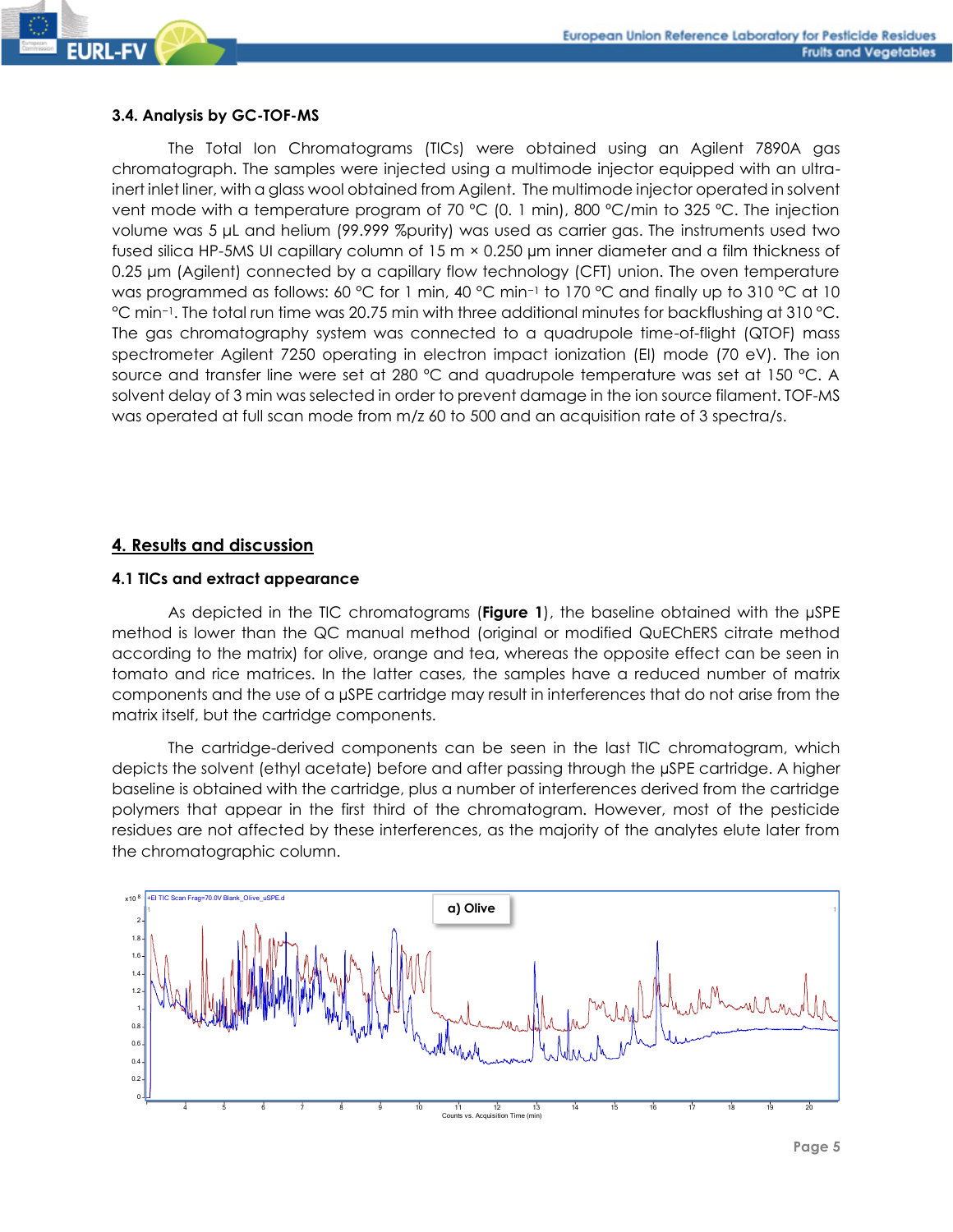







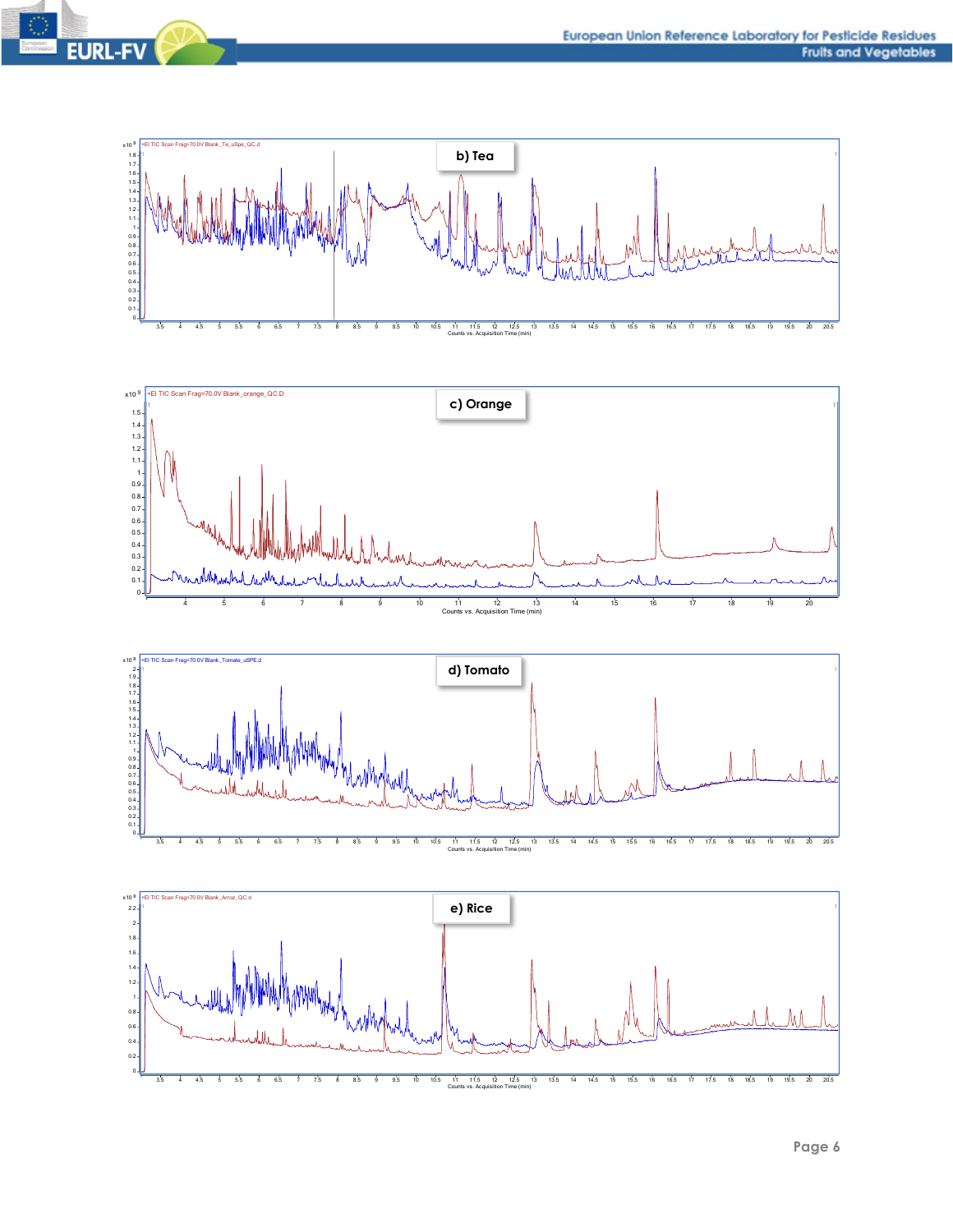



**Figure 1**. TIC chromatograms obtained with a GC-Q-TOF instrument for the blank extracts from the QC method (dark red color) and µSPE method (blue color)

Regardless of their TICs, a dramatic difference could be seen in all µSPE extracts after the cartridge had been employed. **Figure 2** shows three vials of both tomato and tea samples: QuEChERS extract without clean-up, final extract after manual dispersive clean-up (with MgSO<sup>4</sup> or CaCl<sub>2</sub> and PSA) and final extract after µSPE clean-up. Only minor differences can be seen between the raw extract and the QC extract (with dispersive clean-up). However, the µSPE extracts were in all cases clear and colorless.





**Figure 2.** Extracts of (a) tomato and (b) tea samples. From left to right: raw QuEChERS extracts without clean-up, QC extract (dispersive clean-up) and µSPE extract (cartridges)

## **4.2 Recoveries**

The average recoveries of each one the matrices included in the present study are depicted in **Table 2**. In general, very similar results were obtained with both techniques, being slightly higher in some cases with µSPE. This approach does not include an evaporation step to change the solvent prior to the injection, and therefore the volatile compounds (which are an important number of the GC-amenable analytes) can reach recoveries close to 100 %. This was the case, for instance, of dichlorvos, which in QC showed recoveries a recovery of 66 % and 69 % in tomato and rice matrices, respectively, while rising up to 98 % in both matrices with the µSPE method.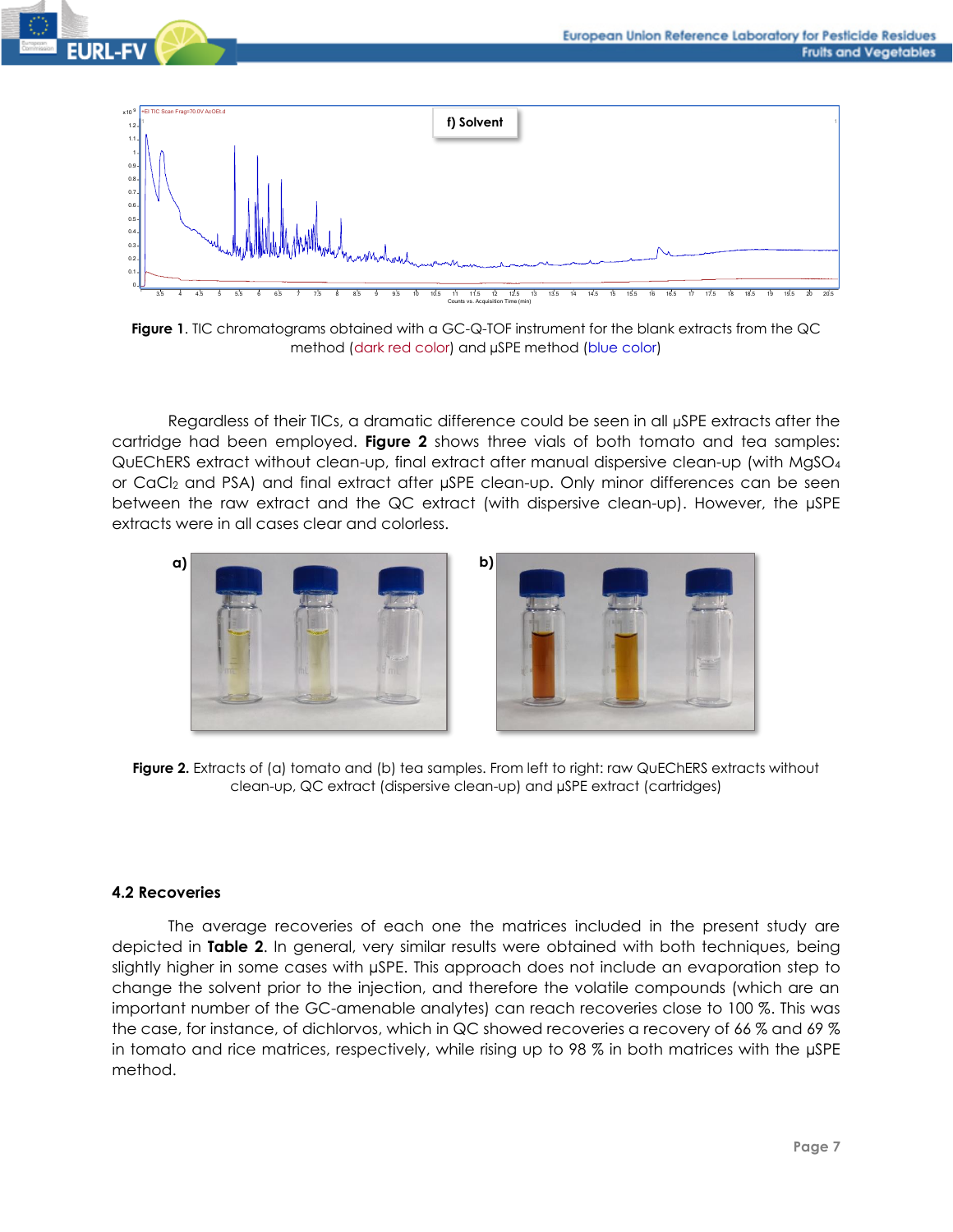

**Figure 3** shows the number of compounds that were in different recovery ranges for the matrices tested in the present study: except for the case of olive, very similar results were obtained for the vast majority of compounds, despite using only one unified type of cartridge for the automated clean-up instead of specific salts for each matrix group.

| Table 2. Average recovery $(\%)$ of 106 compounds in<br>different matrices with µSPE and QC method |             |    |  |  |
|----------------------------------------------------------------------------------------------------|-------------|----|--|--|
|                                                                                                    | <b>µSPE</b> | QC |  |  |
| <b>Olives</b>                                                                                      | 82          | 70 |  |  |
| Orange                                                                                             | 91          | 97 |  |  |
| Tomato                                                                                             | 99          | 98 |  |  |
| Tea                                                                                                | 99          | 98 |  |  |
| <b>Rice</b>                                                                                        |             |    |  |  |





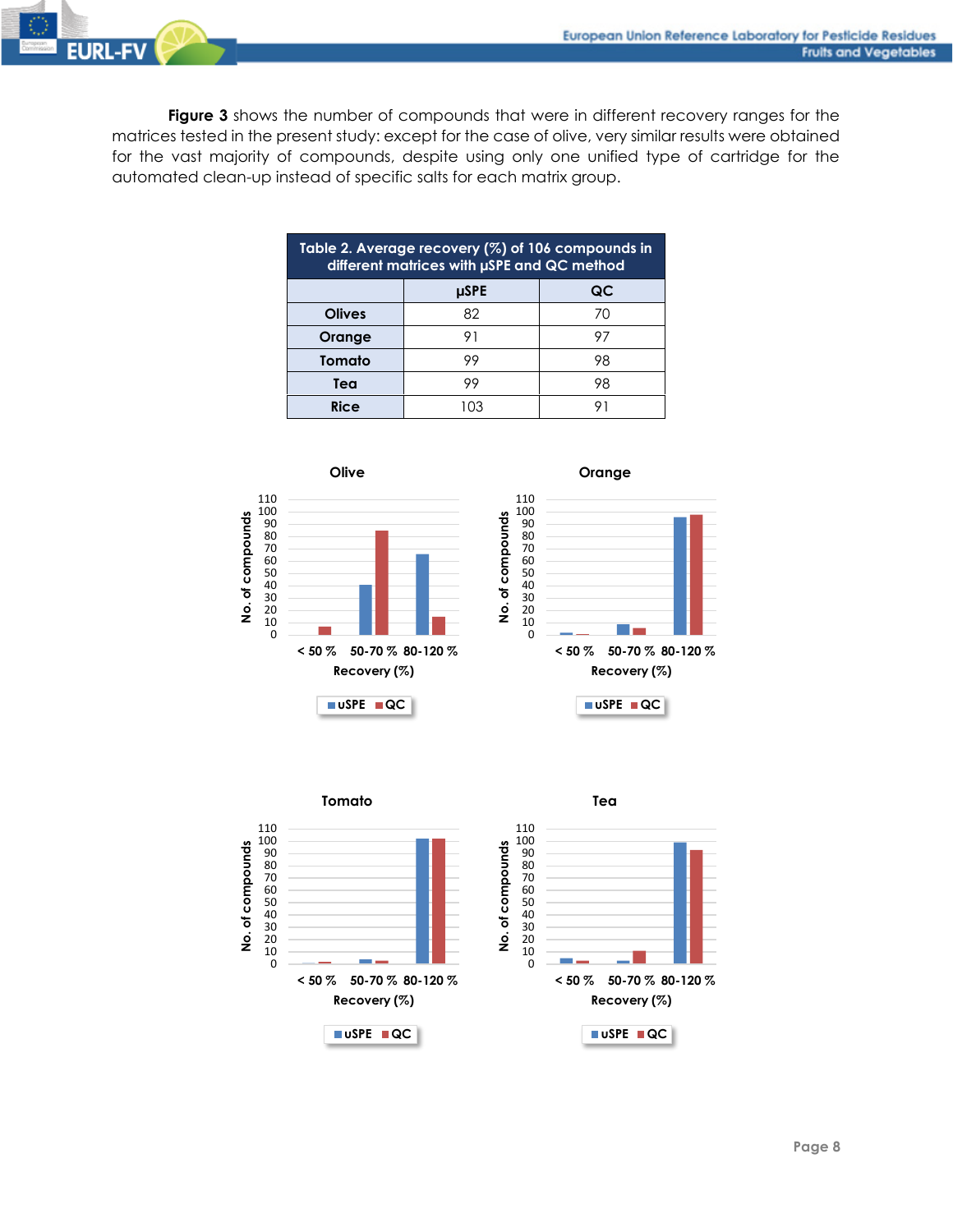



**Figure 3.** Recoveries of 106 compounds in the different matrices with uSPE (blue) and QC (dark red).

The most remarkable differences were observed in olive matrix: the average recovery for all compounds was 12 % higher in the µSPE approach, with more than half of the compounds in the range of 80-120 %. With the traditional clean-up step followed by solvent change, only 15 compounds were in this recovery range. Moreover, seven pesticide residues showed a recovery lower than 50 % with the QC method, namely 0,p'-dicofol (40 %), endosulfan-alpha (49 %), fenvalerate (35 %), propiconazole (43 %), prothiofos (50 %), quinoxyfen (46 %) and tau-fluvalinate (49 %). The recovery of all these compounds was in the range of 50-70 % with the µSPE method.

In the case of orange, tomato, tea and rice, very similar results were obtained in terms of recovery for both methods, with the vast majority of compounds in the range of 80-120 %. However, in tea matrix, four compounds (azoxystrobin, buprofezin, fenazaquin, isocarbophos) could not be identified in the spiked sample at 10 µg/kg due to the 5-fold dilution of the extraction process, regardless of the clean-up and injection method followed (QC or µSPE).

The pesticide residue chlorothalonil is of especial interest because, although much less intense with the µSPE method (*see section 4.3*), this approach allowed to obtain recoveries close to 100 % in all matrices (with the exception of rice), whereas the traditional QC method with solvent change results in no recoveries (tomato and orange), or low recoveries (close to 60 %, olive and tea). The chromatograms in **Figure 4** show the recovery of chlorothalonil in orange (10 µg/kg) with both methods. This compound could be trapped in the dispersive clean-up salts, whereas it is more likely to be eluted from the  $\mu$ SPE cartridges.



**Figure 4.** Recovery of chlorothalonil in orange with manual QC method (left) and µSPE method (right)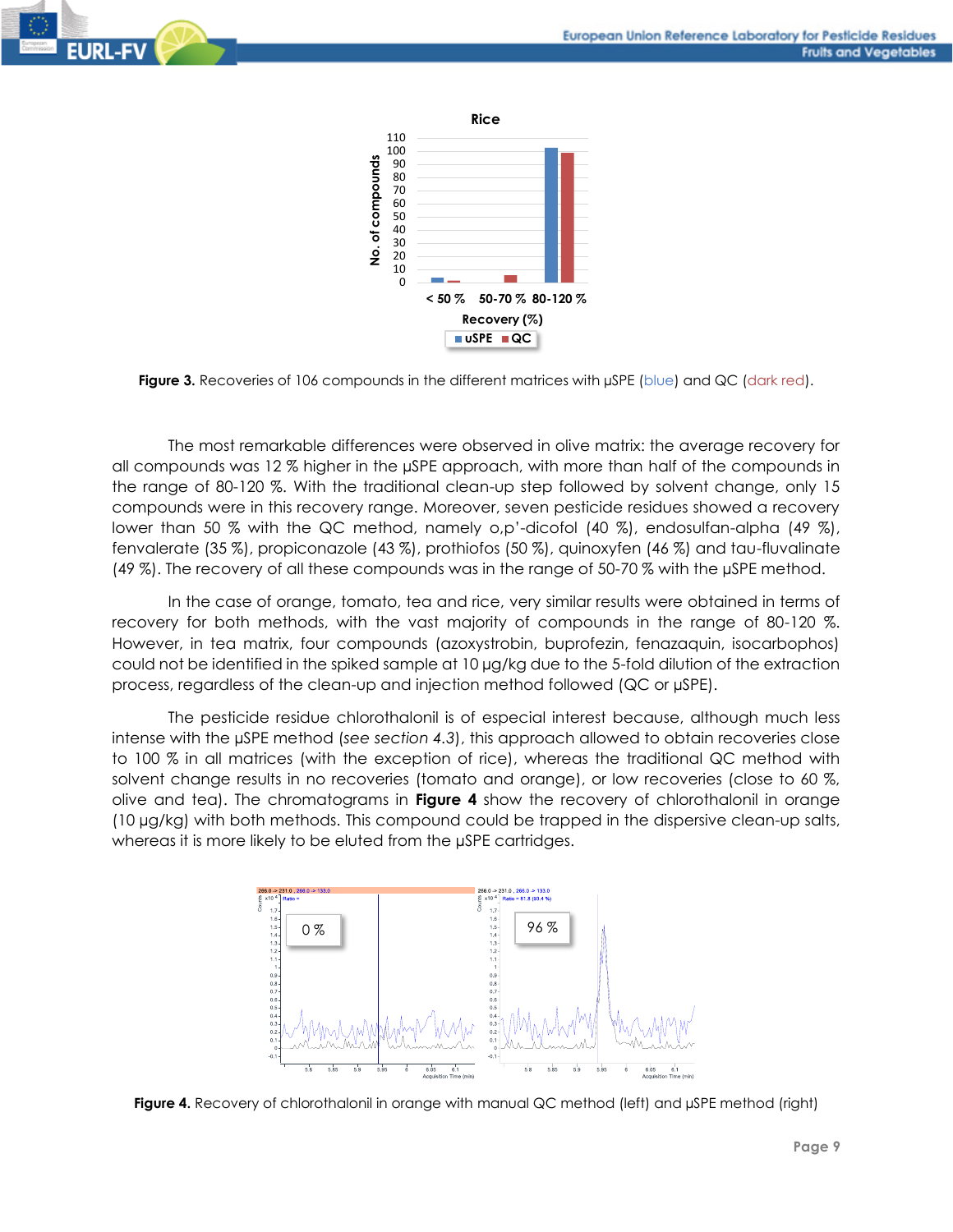

#### **4.3 Signal intensity**

The 2-fold dilution that entails the µSPE workflow followed in the present study resulted in lower chromatographic signals obtained for all compounds. On average, the signals provided by the 10 µg/kg standard were 2.6-2.9 times lower in the µSPE method than in the QC method. This effect was more intense in certain compounds for all matrices: cyprodinil and quinoxyfen (x5 times higher in the QC method) or dicofol (x3 to x9 times higher). Again, the compound chlorothalonil deserves especial emphasis, as its signals were 9 to 17 times more intense with the QC method (**Figure 5**, chlorothalonil); however, as discussed above, the traditional clean-up procedures followed by solvent change usually result in no recoveries of this compound.

Moreover, the loss of signal intensity resulted in certain compounds not being identified with the µSPE approach, as depicted in **Figure 5,** mepanipyrim. Therefore, following a µSPE approach, the minimum concentration that could be identified would be higher than 10 µg/kg in the following cases:

- − Olive: fenazaquin, fenhexamid, mepanipyrim.
- − Orange: endrin, fenazaquin, mepanipyrim, methidathion, pyraclostrobin, vinclozolin.
- − Tomato: endrin, fenazaquin, mepanipyrm, prosulfocarb, pyraclostrobin.
- Tea: endrin, fenazaquin.
- Rice: fenazaquin, mepanipyrim, prosulfocarb.



Figure 5. Chromatographic signal of chlorothalonil and mepanipyrim in olive (10 µg/kg standard) with QC method (left) and µSPE method (right). Scaled chromatograms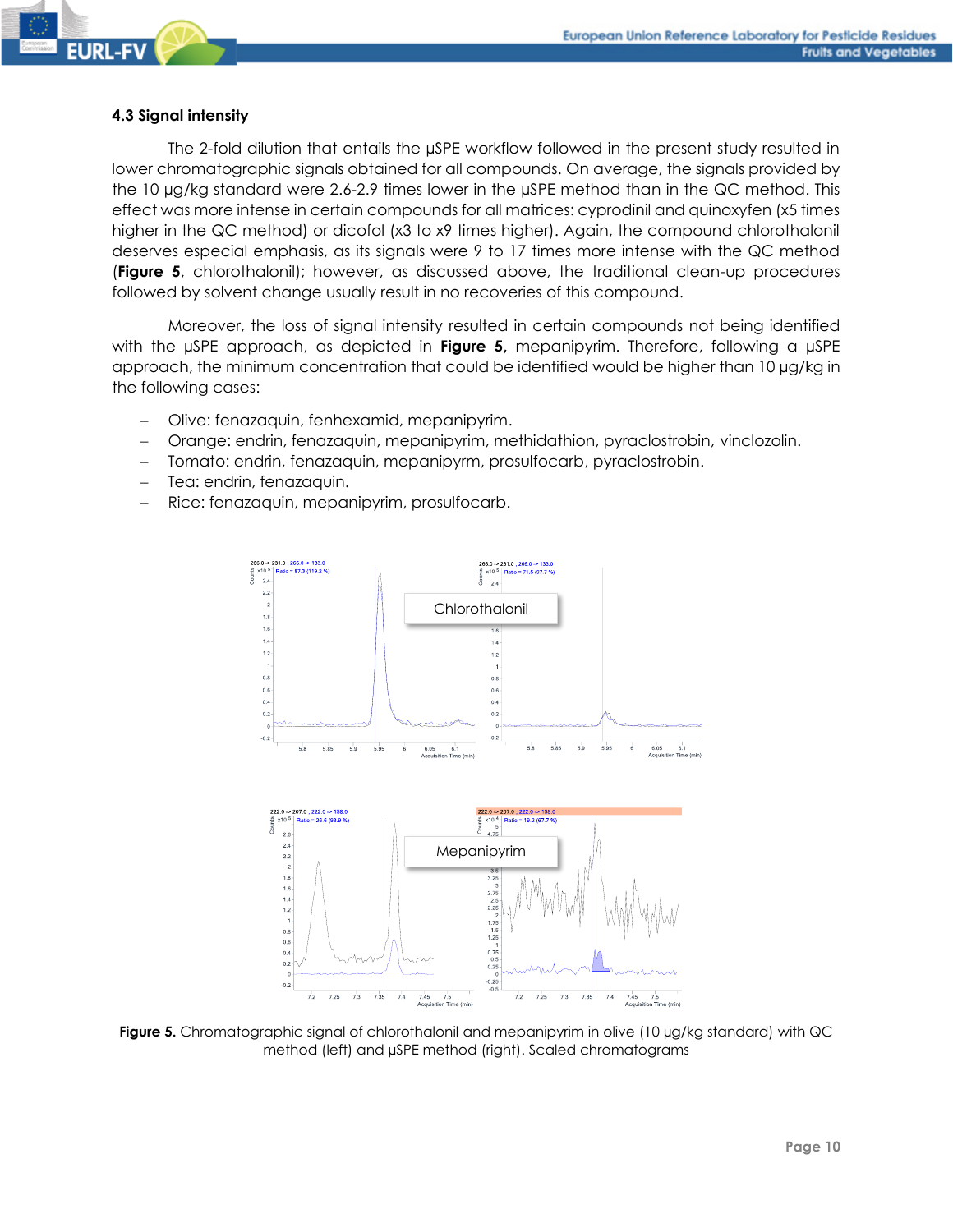

In tea matrix, although the average signal intensity was 2.3 times higher in the QC method, there was a significant amount of pesticide standards whose area was positively affected by the µSPE method. A total of nine compounds showed a more intense signal in the 10 µg/kg standard with the µSPE method and, in some cases such as buprofezin or pirimicarb, the signals provided by the QC method showed less than half the intensity of the ones from µSPE (even with the 2-fold dilution entailed in the latter method).

## 4.3.1. Avoiding the loss of sensitivity

As stated above, the µSPE method described in the present study entails a 2-fold dilution of the sample during the injection vial preparation, which results in lower chromatographic signals and, therefore, a loss of sensitivity. As a result, the areas of the vast majority of compounds were about 2.7 times lower than with the traditional QC method. In order to overcome this issue, a larger amount of sample can be injected -e.g. 2  $\mu$ L instead of 1  $\mu$ L. The use of solvent vent is in general advisable when injecting acetonitrile in gas chromatography and, when the injection volume rises to 2 µL, this injection mode is even more significant to protect the chromatographic columns from being damaged.

Orange µSPE extracts (2 µL) were injected using solvent vent injection mode to compare the chromatographic signals obtained with 1 µL injection volume. On average, the responses were 1.5 times higher than those corresponding to the injection of 1  $\mu$ L, with no significant differences in recovery values or interferences. As regards the compounds which could not be initially identified in this matrix at 10 ppb, namely endrin, fenazaquin, mepanipyrim, methidathion, pyraclostrobin and vinclozolin, the increase in the sensitivity allowed in most cases to identify both transitions with a signal to noise ratio higher than 3.

However, the sample dilution is not a crucial step when working in routine analysis: the blank extracts can be evaporated and reconstituted with the same volume of the calibration solution. This would avoid the need of diluting both the samples and the calibration standards prior to the injection, so the loss of sensitivity would not take place. With this approach, however, the blank extract employed for the calibration curve would have been evaporated, conversely to the samples, so these matrices could be different. In the present study, the sample dilution was the preferred approach so as to ensure a correct assessment of the µSPE approach −i.e., comparability of all µSPE extracts. For routine analysis, it would be sufficient with an initial comparison of the evaporated and non-evaporated blank extracts to identify interferences in the non-evaporated extracts that could results in false positives. **Figure 6** shows the TICs obtained of the evaporated and non-evaporated blank orange extracts after the µSPE method; as can be seen, there are only minor differences, so the evaporated blank could be used for the quantitation of non-evaporated samples. The signals obtained with this matrix with the non-diluted µSPE method were very similar to those obtained with the manual QC methods, and no significant differences could be identified in terms of interferences and recoveries. The main drawback of this approach consists of the large volume of blank extract that is needed for the preparation of the calibration curve (300 µL per vial; a 5-point calibration curve plus a blank extract would require 1.8 mL of blank extract).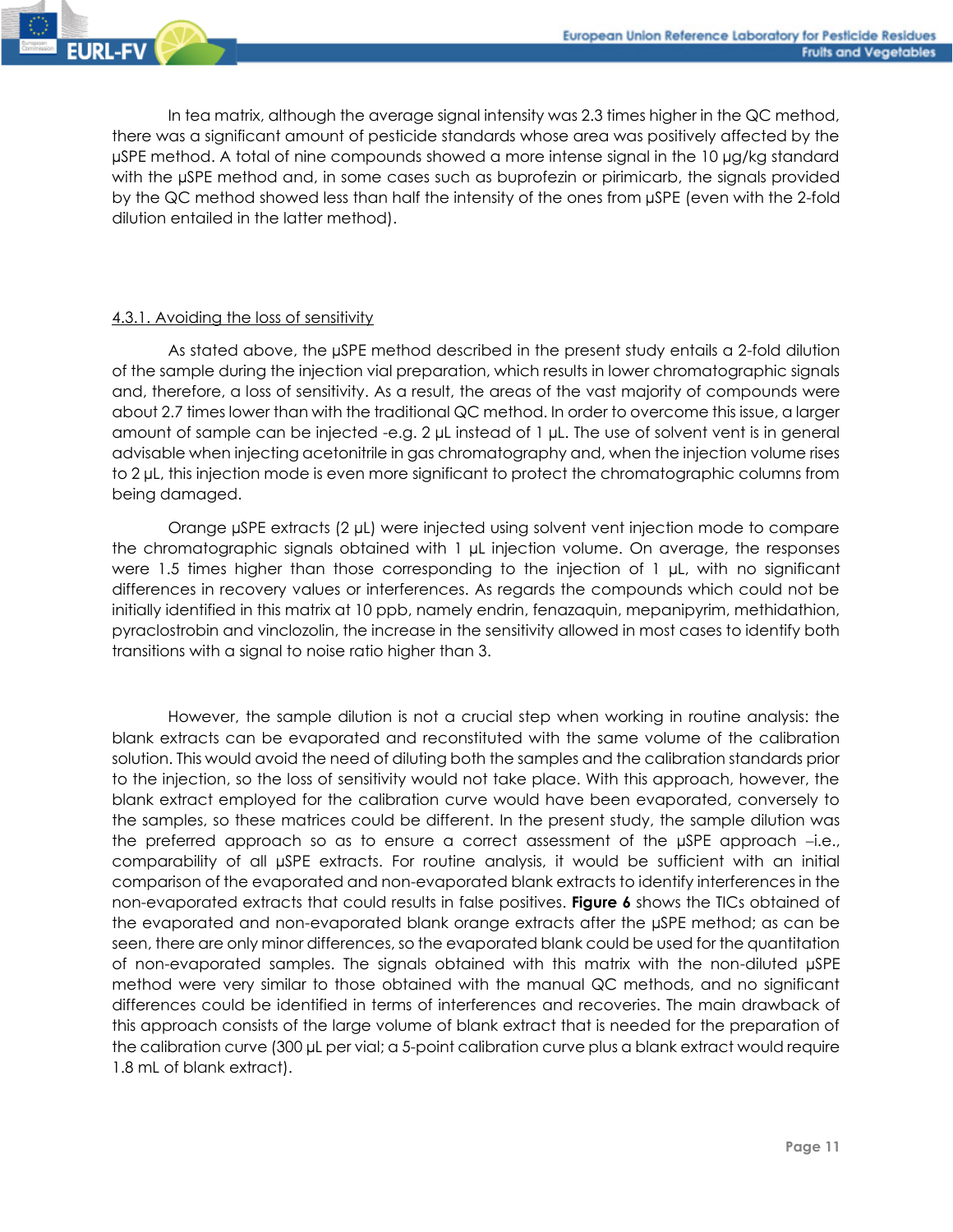



**Figure 6.** TIC chromatograms obtained with a GC-Q-TOF instrument for the uSPE blank orange extract: evaporated and reconstituted (green color) and non-evaporated (black color)

#### **4.4 Interferences**

The use of the automated µSPE method combined with no solvent change resulted in general in cleaner chromatograms with fewer matrix interferences, as discussed in *section 4.1*. This effect is more intense in complex matrices such as olive or tea: in the first case, seven compounds (diphenylamine, fenarimol, fenvalerate, isocarbophos, isofenphos-methyl, malathion-D10 and parathion) could not be identified at 10 µg/kg with the QC method due to high baselines and/or interferences. The same happened with isoprothiolane in tea matrix. Conversely, with the µSPE method, clear peaks were obtained for these compounds, without the need of employing specific clean-up sorbents (**Figure 7**).



**Figure 7.** 10 µg/kg standard of diphenylamine and fenvalerate in olive with QC (left) and µSPE (right)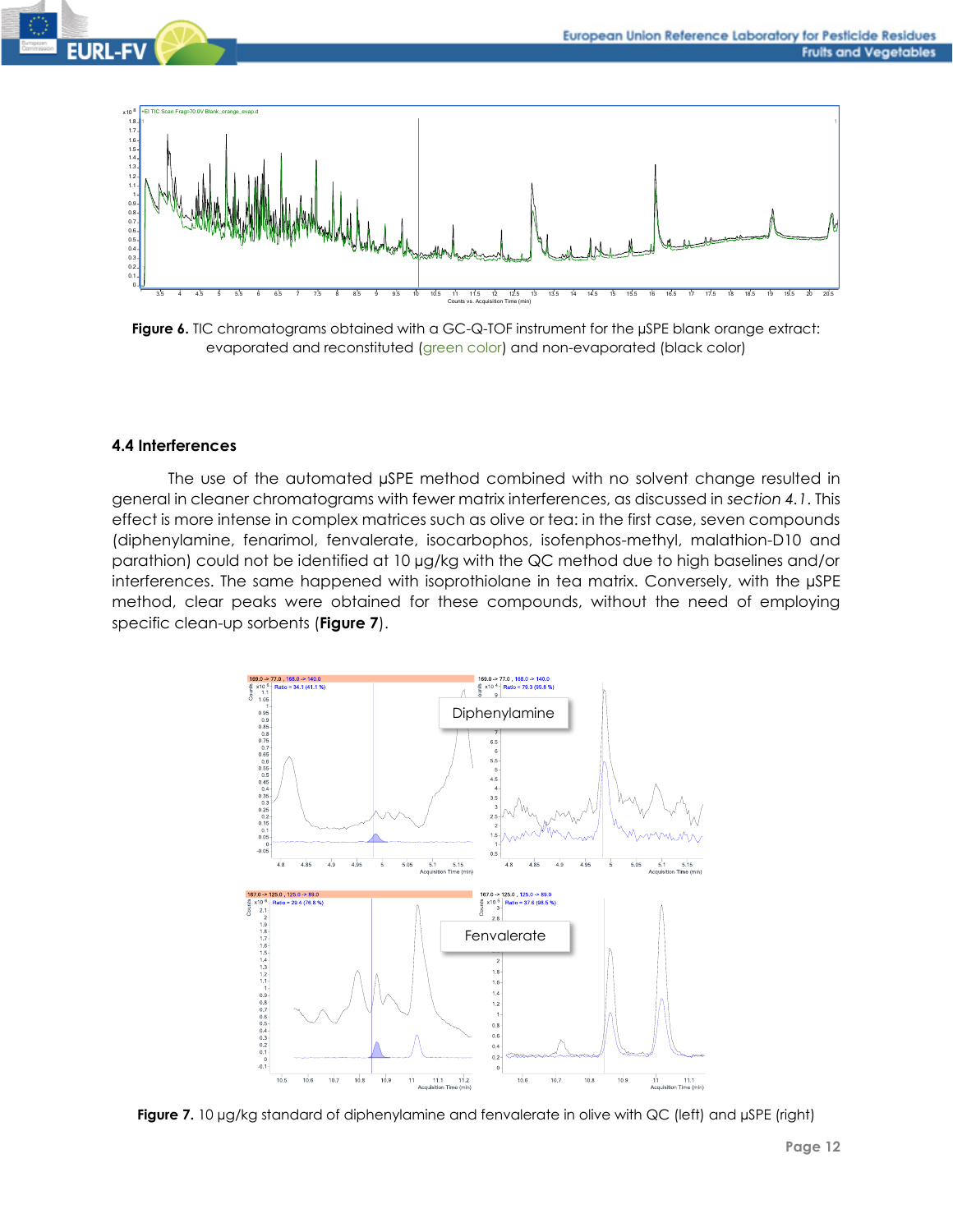

As tomato and rice are clean matrices with a reduced number of components, there were no interferences in the chromatograms of the pesticide residues and the use of µSPE did not result in significant differences. Similarly, in orange matrix, only a few compounds showed interferences and, in the majority of cases, they were still present with the use of the µSPE method.

# **5. Conclusions**

The use of an automated µSPE clean-up workflow reduces significantly the laboratory work and allows to increase the sample throughput in routine analysis, as it 1) avoids the manual clean-up procedure, which is sometimes the longest step in any extraction method and 2) simplifies the vial preparation, as no solvent change is performed. Moreover, as only one cleanup is employed equally for all kind of samples, a higher homogeneity in the results can be obtained. The instrument maintenance could also be positively affected, as in general, cleaner extracts are obtained and, therefore, the lifespan of certain instrument parts (such as liner, columns or ion source) could be increased.

In general, the µSPE method results in recoveries which are very similar to those obtained with the manual clean-up approach, with some compounds being positively affected by the use of µSPE cartridges. For example, the use of the same solvent for the extraction and the analysis −i.e., with no evaporation step− makes it possible to obtain very good recoveries for the most volatile compounds such as dichlorvos, which can be partially lost during the solvent evaporation. Similarly, chlorothalonil, despite not being particularly volatile, showed much lower recoveries with the dispersive clean-up methods (as low as 0 % in some matrices) while reaching values of 100 % with the µSPE procedure. This method can be of particular interest with matrices that provide low recoveries of the analytes: in the case of olive, the vast majority of compounds underwent a 10 % increase in their recovery with the automated clean-up.

In the present work, the preparation of the calibration standards in the µSPE method involved the dilution of the blank extract with the pesticide mixture in solvent; for homogeneity reasons, all samples must be diluted to the same ratio (to ensure that the same amount of matrix will be injected and, therefore, there will be no matrix effects within the analysis). This sample dilution resulted in a loss of sensitivity that might affect the limits of quantification of the compounds. Some of the analytes (up to 6 %) seemed to be particularly affected by either the dilution or the use of cartridges, as they could not be identified at 10 µg/kg in most matrices (endrin, fenazaquin and mepanipyrim among others). However, in routine analysis, the sample dilution is not a necessary step, hence there are no losses of sensitivity issues expected with a µSPE method.

The µSPE cartridges release polymeric substances that can be observed in the first third of the TIC chromatograms and that might result in higher baselines when analyzing clean matrices. However, these compounds are not likely to result in interferences for the pesticide residues. Conversely, the baselines of complex matrices such as tea or orange are very positively affected by the use of these cartridges: most of the matrix interferences are retained and the baselines are significantly lower.